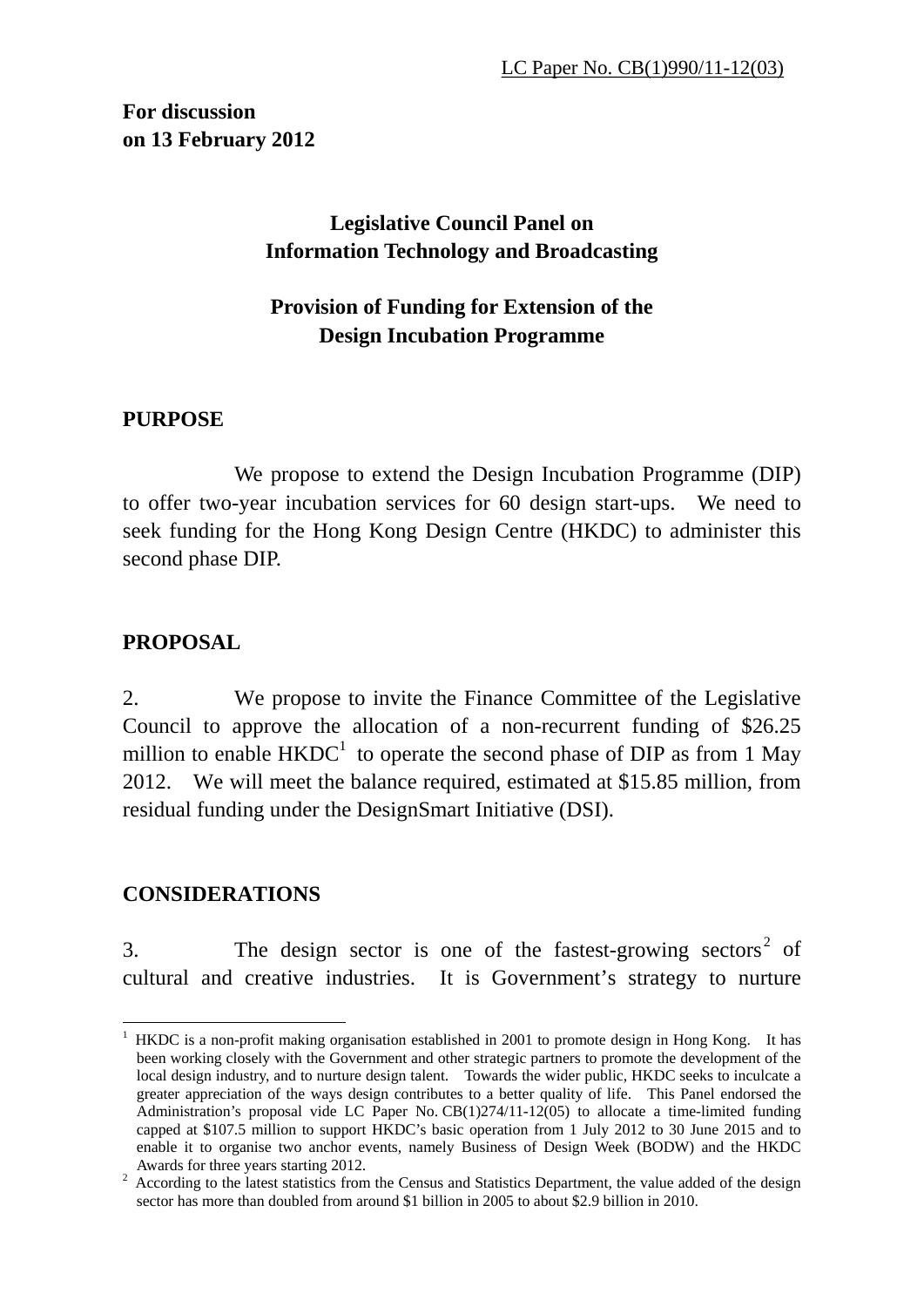design start-ups and talent to propel further development of the design sector.

4. The Finance Committee of the Legislative Council approved in June 2004 vide FCR(2004-05)16 the setting up of the DSI to provide for, among others, funding support to the DIP, which was initially targeted at assisting about 50 design start-ups. \$33.5 million has been earmarked for the DIP under the  $DSI<sup>3</sup>$ . Launched in 2006, the DIP aims at nurturing design start-ups<sup>4</sup> to help build up a design talent pool and design entrepreneurship in Hong Kong. It offers funding support and other support services to incubatees, with a view to helping them meet the challenges during the early and critical stages of development. Under the existing arrangement, each successful applicant can receive funding support on a reimbursement basis, capped at \$500,000 over the two-year incubation period, to cover expenses incurred for office rental<sup>5</sup>, general operation, promotion and development, management and training courses, technical and management assistance. The incubatees also enjoy free use of business centre services and facilities at InnoCentre<sup>6</sup> and have opportunities for networking with other industrial organisations, academic institutes, professional bodies and potential business partners.

5. The Hong Kong Science and Technology Parks Corporation (HKSTPC) is currently responsible for administering the DIP while HKDC offers advice on the admission criteria of the DIP as well as admission of incubatees into the  $DIP<sup>7</sup>$ . To fulfill its public mission of promoting design through InnoCentre and fostering innovation in Hong Kong, HKSTPC has been providing rental subsidies to the DIP as well as absorbing the administrative and operating costs of running the DIP since inception of the DIP.

<sup>1</sup> 3 In June 2004, the Finance Committee of the Legislative Council approved vide FCR(2004-05)16 a commitment of \$250 million for the setting up of the DSI under which \$25 million was set aside for supporting the DIP. The original target was for the DIP to support 50 incubatees for five years. The funding has subsequently been adjusted to \$33.5 million having regard to the requirements of the industry.

funding has subsequently been adjusted to \$33.5 million having regard to the requirements of the industry.<br><sup>4</sup> Successful applicants under the DIP have to engage in design-oriented activities including but not limited to product design, fashion design, jewelry design, interior design, branding/packaging, and visual and

media arts.<br><sup>5</sup> Incubatees enjoy rent-free office premises of up to 800 square feet during the first year of the incubation

period and a 50% discount in the second year.<br><sup>6</sup> InnoCentre is a an office building located in Kowloon Tong and vested with the Hong Kong Science and Technology Parks Corporation to house and sustain a cluster of design professionals and companies.

HKSTPC appoints a Design Advisory Panel consisting of designers, industrialists and academia from various design disciplines to advise on the proposals and business plans submitted by applicants; as well as a Design Admission Panel to decide on the admission to the DIP.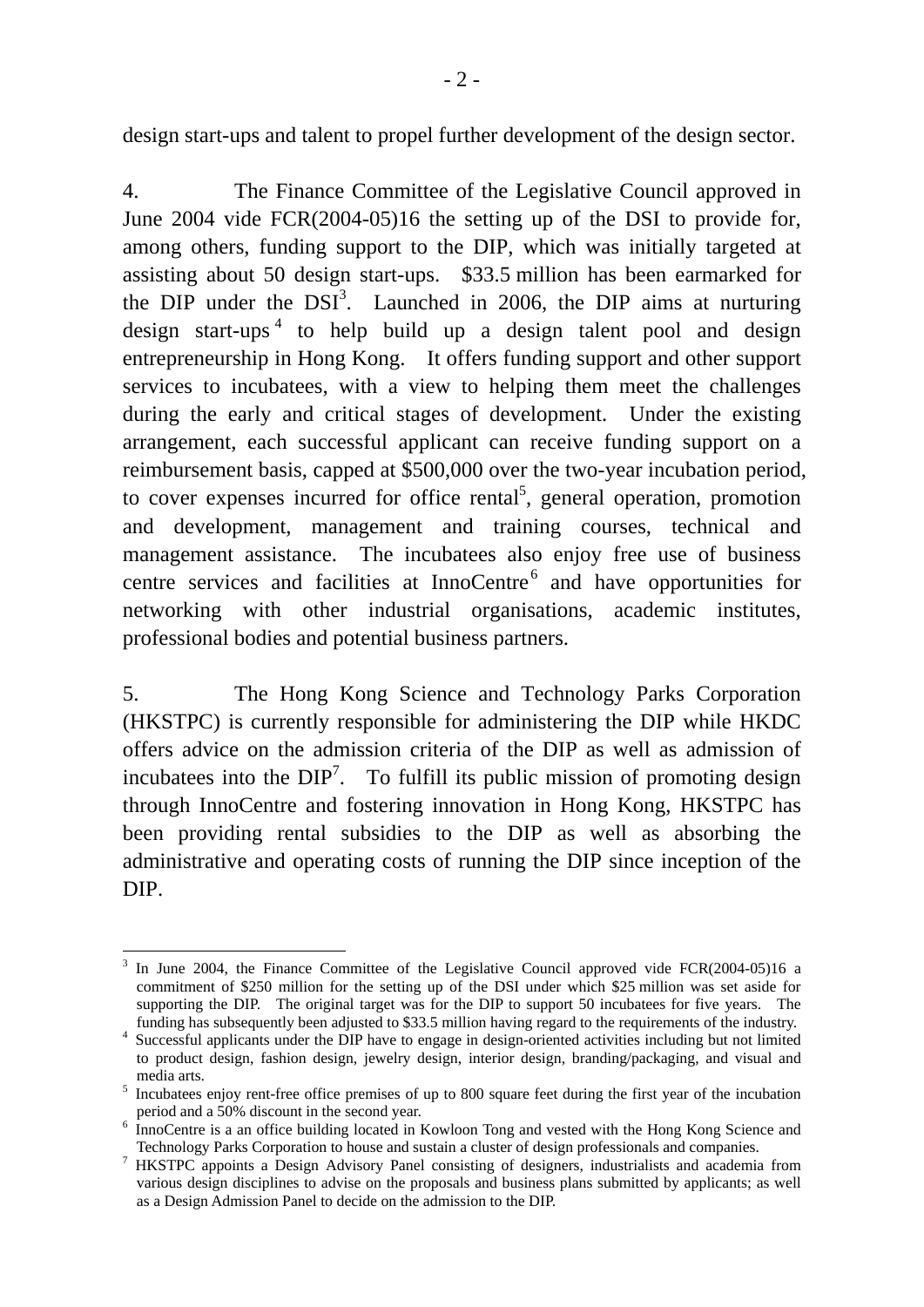#### **Latest Position**

6. Since the first intake in January 2006, the DIP has admitted 102 incubatees from a total of 266 applications (as at end January 2012), exceeding the original target of 50 incubatees. Of the 102 admitted incubatees, 41 are still undergoing incubation, 53 have graduated and eight have withdrawn from the programme. The latest survival rate<sup>8</sup> as at August 2011 is 86%. Since inception of the DIP, the incubatees have created 334 job opportunities (i.e. 271 full-time staff and 63 part-time staff), filed 59 intellectual property rights (including three patents, 39 trademarks and 17 registered designs), and obtained 17 international and 34 local awards. The major achievements of the incubatees are summarised at the **Annex**.

# **2nd Phase DIP**

7. The DIP enhances the competitiveness of the ventures and expands their business networks at the early stage of business development through management training, consulting services, mentorship and networking opportunities. The DIP creates design-related job opportunities and student internship, thereby dovetailing with the Government's efforts to nurture design talent.

8. Based on the actual drawdown, we expect the \$33.5 million DIP funding to be able to support up to 104 incubatees will be fully committed by end April 2012. The existing DIP will soon cease admitting new applicants. Having regard to the positive response to the DIP, we see a need to extend the programme to continue to support more design start-ups. Under the  $2<sup>nd</sup>$ phase DIP, our target is to recruit 60 additional design start-ups within three years. Similar to the existing arrangement, each design start-up admitted to the  $2<sup>nd</sup>$  phase DIP will undergo a two-year incubation period and receive funding support subject to a cap of \$500,000 on a reimbursement basis.

9. We plan to task HKDC to administer the  $2<sup>nd</sup>$  phase DIP. HKDC has been the Government's main partner in promoting design in Hong

<sup>1</sup> 8 Survival rate is calculated based on the number of graduated incubatees which are still in business two years after graduation from the DIP.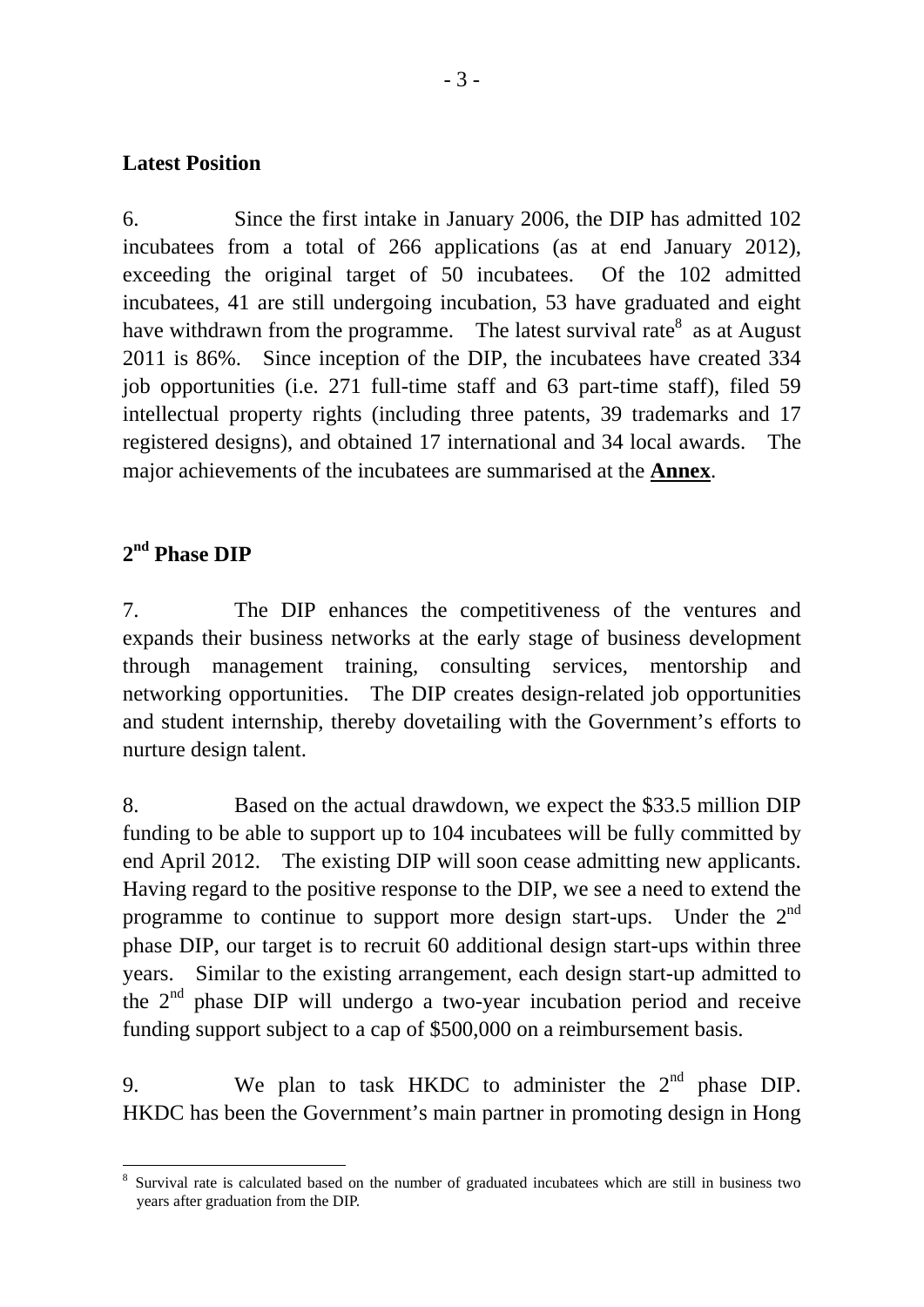Kong. It has built up close ties with the design communities inside and outside Hong Kong. Over the years, HKDC has organised designer-oriented programmes such as master classes, conferences, forums, workshops, seminars to hone designers' design and business skills, facilitate exchange and enable designers to explore new business opportunities. Support to the incubatees can be enhanced through synergy between the DIP and HKDC's existing programmes. In addition, HKDC has all along been working closely with HKSTPC on the DIP. We believe that with its dedicated focus on design and strong network with relevant stakeholders, HKDC is in a good position to leverage on its established position in the design sector to take on the operation of the  $2<sup>nd</sup>$  phase DIP. HKSTPC will continue to provide rental subsidies to the  $2<sup>nd</sup>$  phase DIP. To avoid duplication of efforts, HKDC will provide incubation services to the existing incubatees under the  $1<sup>st</sup>$  phase DIP, which have been admitted by HKSTPC but have yet to graduate. We will allocate residual DIP funding earmarked under the DSI to HKDC to cover expenses related to the  $1<sup>st</sup>$  phase DIP.

10. With the new funding support, the  $2<sup>nd</sup>$  phase DIP will commence with effect from 1 May 2012. HKDC will fine-tune the support service package for the new incubatees with a view to enhancing the support services to best suit the needs of incubatees, in light of the experience of the  $1<sup>st</sup>$  phase DIP.

#### **FINANCIAL IMPLICATIONS**

11. Taking into account the financial assistance package for new incubatees and the related operating expenses, HKDC estimates that around \$42.1 million would be required for the  $2<sup>nd</sup>$  phase DIP. Of this, \$15.85 million will come from the residual funding earmarked under the DSI. The indicative schedule of disbursement of the \$42.1 million funding for the  $2<sup>nd</sup>$  phase DIP is as follows –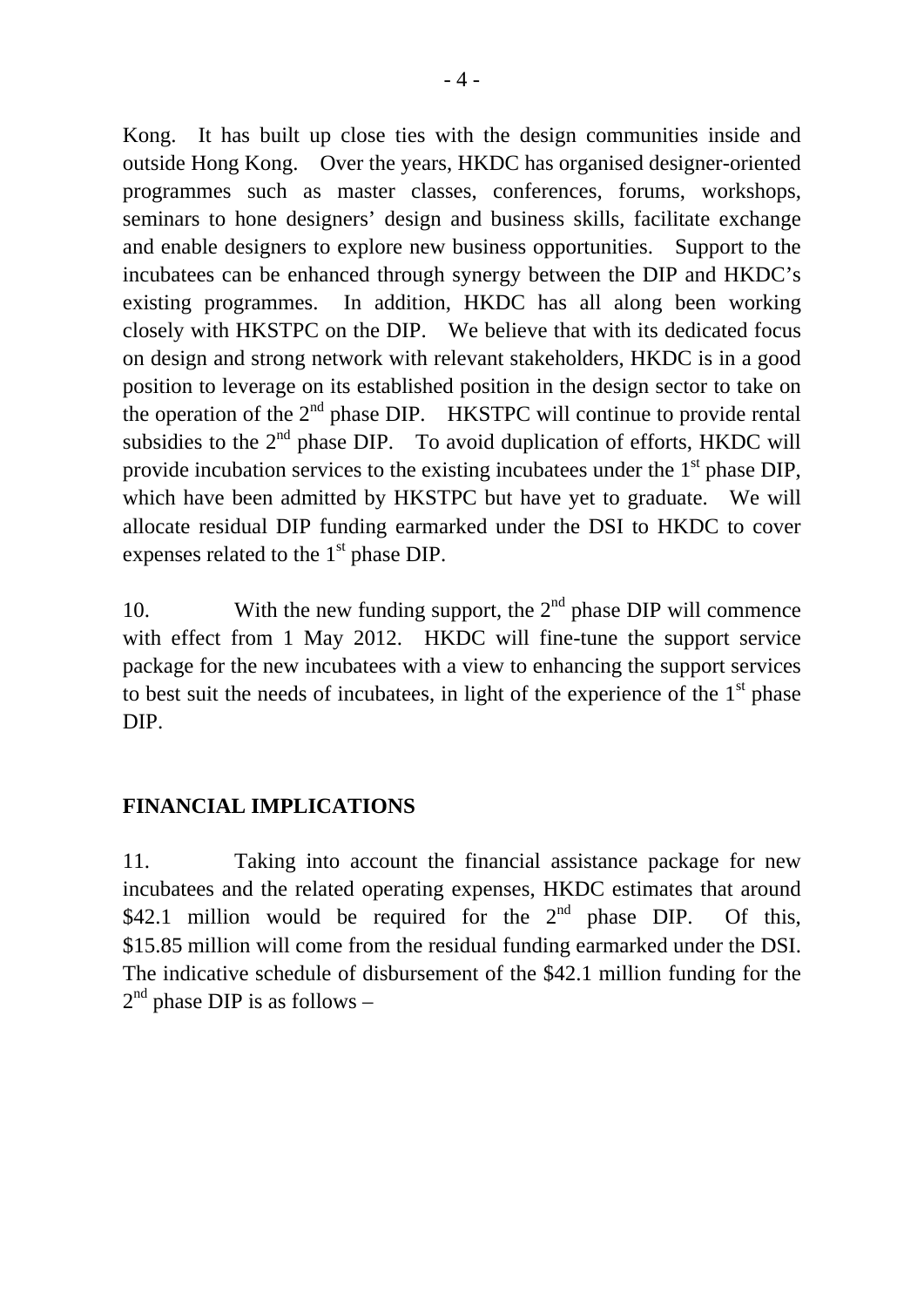|                                                                                    | <b>May 12 -</b><br>April 13 | <b>May 13 -</b><br>April 14 | <b>May 14 -</b><br>April 15 | <b>May 15 -</b><br>April 16* | May $16-$<br>April 17* | <b>Total</b> |
|------------------------------------------------------------------------------------|-----------------------------|-----------------------------|-----------------------------|------------------------------|------------------------|--------------|
| Disbursed<br>funding                                                               | \$4.1                       | \$12.0                      | \$13.5                      | \$9.3                        | \$3.2                  | \$42.1       |
| $($$ million $)$<br>Indicative<br>number of<br>existing<br>incubatees<br>under 1st | 40                          | 15                          |                             |                              |                        | N/A          |
| phase DIP<br>Indicative<br>number of<br>new intake<br>under $2^{nd}$<br>phase DIP  | 24                          | 22                          | 14                          |                              |                        | 60           |

\* The expenditure for the period from May 2015 to April 2017 covers the undisbursed funding earmarked for those incubatees which have yet to graduate by end April 2015 and the related expenses of providing incubation services beyond April 2015.

#### **FUNDING ARRANGEMENTS**

12. The Government will enter into a funding agreement with HKDC relating to the running of the  $2<sup>nd</sup>$  phase DIP. The funding agreement will set out checks and controls for HKDC. HKDC will be required to draw up an annual programme providing details on the admission of incubatees and support services for the design start-ups, as well as a budget setting out the estimated amount of financial support required, for the approval by the Government. HKDC will also need to submit mid-year progress report on the operation of the incubation programme, and annual audited accounts in respect of the funding received. Disbursement of funding will be made on a half-yearly basis, contingent upon acceptance of the annual programme and budget as well as progress reports. HKDC will be subject to value-for-money audits by the Audit Commission.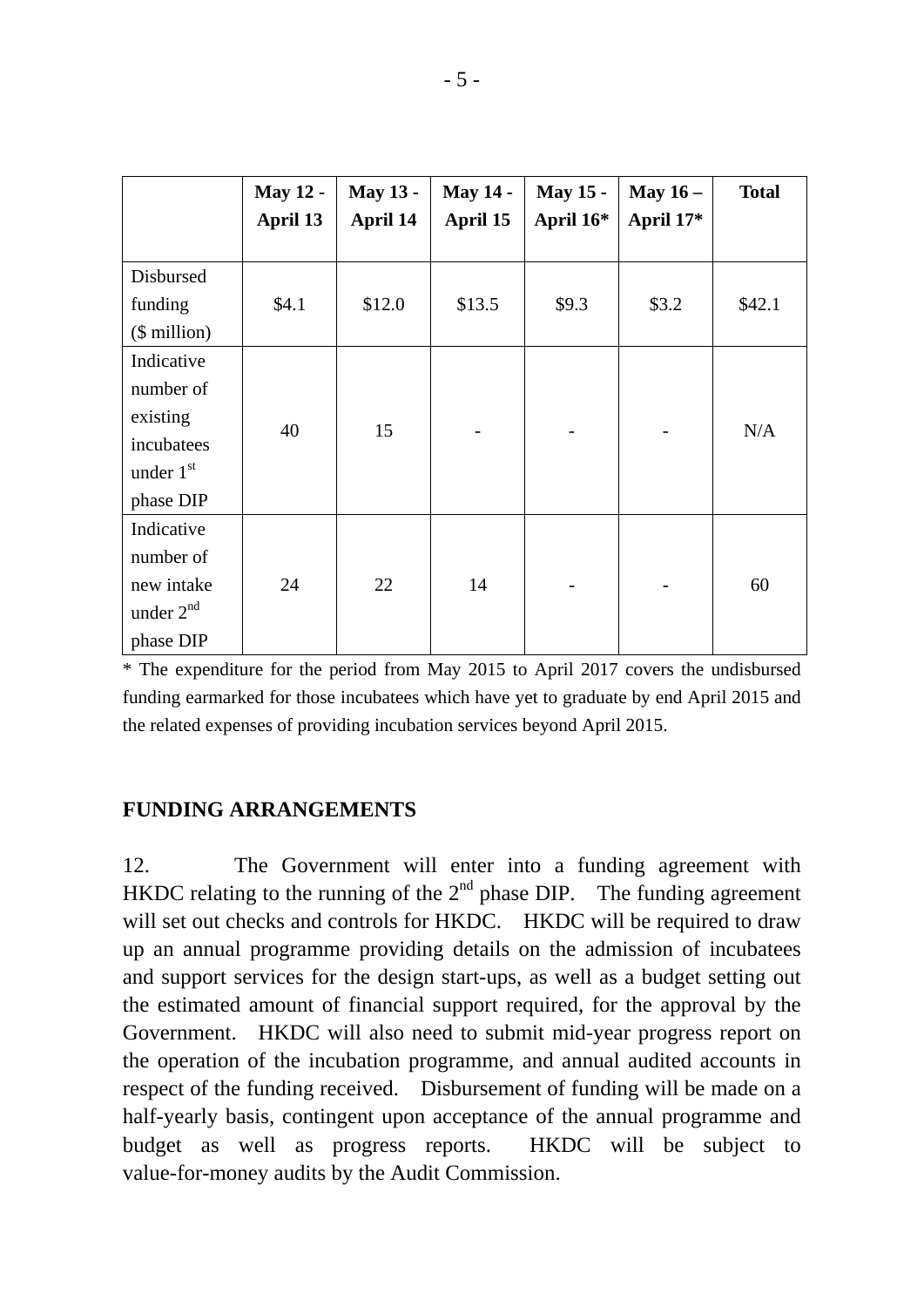#### **WAY FORWARD**

13. Subject to Members' views, we will seek the Finance Committee's approval for the proposed allocation of non-recurrent funding of \$26.25 million to HKDC for running the 2<sup>nd</sup> phase DIP.

Communications and Technology Branch Commerce and Economic Development Bureau February 2012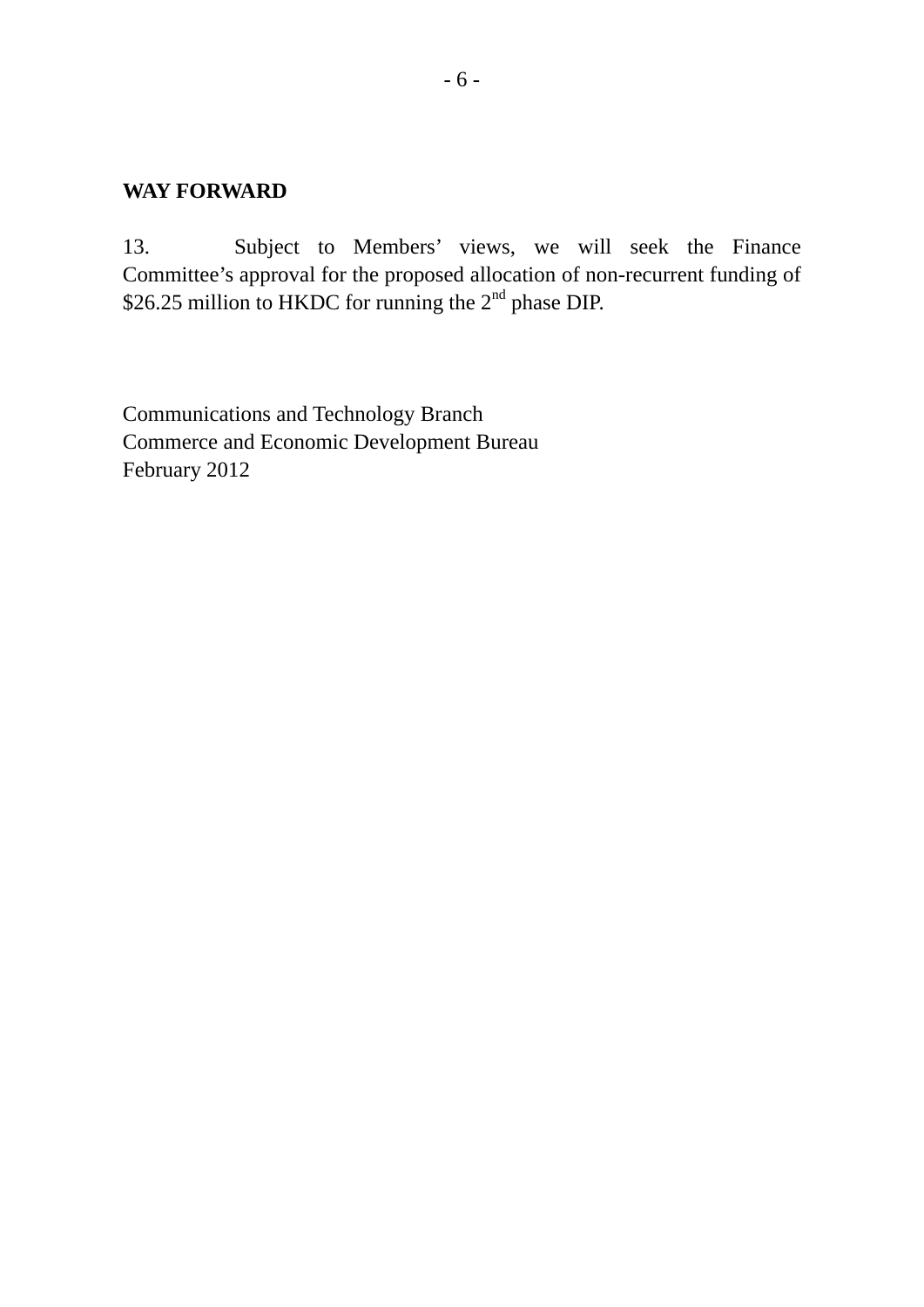

**Cumulative Number of Incubatees Admitted, Graduated and Incomplete for the Period from 2005-06 to 2011-12**

**Design Focus of All Incubatees admitted to the Programme**